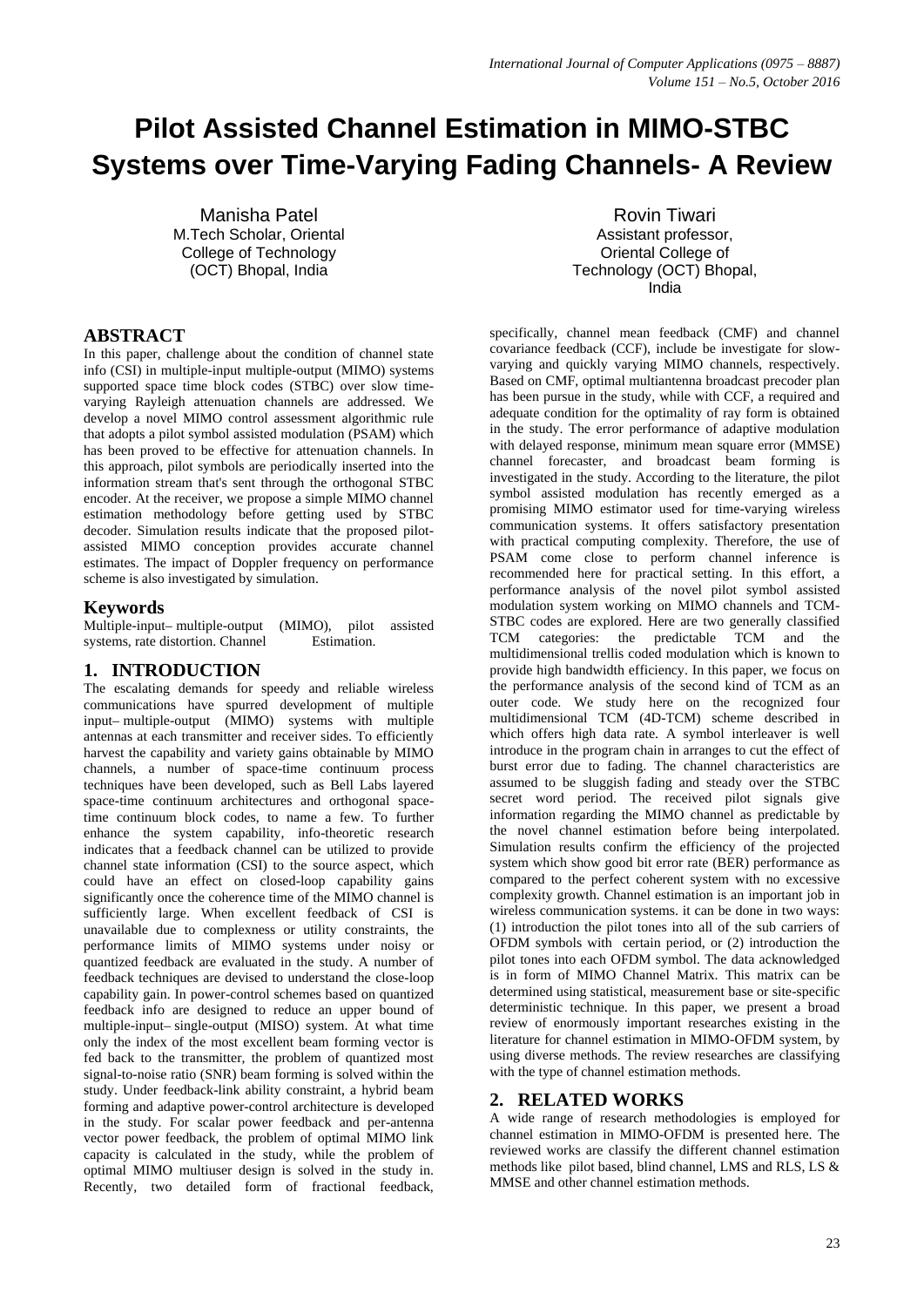Emna Ben Slimane et. al. [1] " Pilot Assisted Channel Estimation in MIMO-STBC System Over Time-Varying Fading Channels" In this projected work challenges about the provision of channel state information in multiple-input and multiple output (MIMO) system base on space time block codes (STBC) on slow time-varying Rayleigh fading channels are address. We developed a novel MIMO channel estimation algorithm to adopt a pilot symbol assisted modulation (PSAM) which has been proven to be effectual for fading channels. In this advance, pilot symbols are time to time inserted into the data stream that is sent by the orthogonal STBC encoder. At the receiver point, we intend a basic MIMO channel estimation method previous to being used by STBC decoder. correct and straightforward PSAM estimation method is anticipated for MIMO based on orthogonal STBC codes. The transmitter just insert known optimally and equally paced pilot symbol in data information block. The join signal is coded by using orthogonal STBC code. The transmitted signal is corrupted by additive noise and slow fading. The slow fading channel is modeled by the Jakes model; it is also chosen to be steady over the STBC codeword phase. The receiver estimate and interpolates the channel capacity provided by pilot symbols in order to attain the amplitude and the phase reference for detection. Simulation result show that channel estimation base on PSAM technique is correct in terms BER for both MIMO schemes. The advantage of this technique is its achievement ease in addition to the competitive performance. It is also shown that estimation method is right for slow time-varying fading channels and can be extended to fast time-varying fading channels.

Duo Zhang, et. al. [2] " On the limits of Feedback Rates for Pilot-Assisted MIMO Systems" For pilot-assist multipleinput-multiple-output (MIMO) system with inadequate feedback, we examine the relationship in between the feedback transmission rate and resulting gain of closed-loop capacity. Based on this relationship quantify by rate-distortion theory, we examine the upper and lower bounds of the feedback rate that would affect gain of positive closed-loop capacity without excessively consuming feedback transmission resources. widespread simulations are carry out to authorize the analytic result and to shed light on the attainable closed-loop MIMO capacity given the system design parameterized by the number of antennas, pilot power allotment, transmit signal-to-noise ratio, and finite feedback rate. These results provide guideline on the feedback channel for significant designs of useful pilot-assisted MIMO systems. For practical communication design with pilot-assisted MIMO transceivers and CSI feedback, we have conduct analysis and simulations to address the impact of feedback rates on closedloop feedback gains. Given the system parameters including the number of antennas, pilot power allocation and transmit SNR, we have to derive the mathematical relationship connecting feedback rate to closed-loop capacity gain, which in turn leads to the lower and upper bounds of the feedback rate for taking up in practical implementations.

Jyoti P. Patra et. al. [3] " A Comb-Type Pilot Symbol Aided Channel Estimation for the STBC based OFDM System over Frequency Selective Channel" In this paper, the channel estimation method for space time block code (STBC) based on multi-input multi-output (MIMO) orthogonal frequency division multiplexing (OFDM) is investigate for multipath fading channels. The channel estimation is based on combtype pilot arrangement where' s the pilot subcarriers are placed at difine interval of each OFDM symbol block and are

orthogonal between differ transmitting antennas because the advantages of orthogonal pilot subcarrier, the real transmitted signal is completely recover from the mixed transferred signal on the receiver side. The least square algorithm is adopted for assessment of channel at pilot subcarrier while the interpolation is completed at data subcarrier. The performance of the develop channel estimation method is compare with the recognized single-input single-output (SISO) OFDM system based on symbol error rate (SER). The simulation results shows that the STBC OFDM gives improved performance than SISO OFDM and the SER decreases with the signal to noise ratio (SNR) and the number of receive antenna increases. Pilot aided channel estimation technique using comb type pilot arrangement with different interpolation method for STBC based OFDM system is investigated w multipath fading channel. The orthogonal properties of the pilot arrangement have been described in a great detail. Due to the orthogonal pilot arrangement between the two transmitting antennas, the channel estimation technique is simple and low computational cost as no matrix inversion is required. The simulation results shows that comb type pilot with spline and low-pass interpolation technique of STBC-OFDM system performs better than the conventional OFDM system. From the simulation result, it is clear that low-pass interpolation outperform than spline type interpolation method.

Mohamed Marey, et. al [4] " Blind STBC Identification for Multiple-Antenna(MA) OFDM Systems" The problem of space time block identification for multiple-antenna orthogonal frequency-division multiplexing (FDM) systems operating over frequency-selective channels for the first time in literature. Previous investigations available on the topic of STBC identification were limited to single-carrier systems operating on frequency-flat channels. OFDM systems make this subject more challenging to handle since the identifiers works in frequency-selective channels with little or without knowledge of the beginning of the OFDM blocks, frequencyselective channel coefficients and OFDM parameters, by taking advantage of the space time redundancy we show that, STBC detection can be performed by exploiting the crosscorrelation of the signals which receive from different antennas with a discriminating feature. A novel STBC-OFDM detection method is projected. Analytic investigation and result from simulation experiment point out that the crosscorrelation of the received signals from differ antennas depend on the transmitted STBC. Based on statistical properties of received signals, we intend a new hypothesis test for STBC identification. The proposed technique does not require information about channel coefficients, modulation of the received signal, signal-to noise ratio, or starting time of the OFDM and STBC blocks. Simulation results show satisfactory identification accuracy in the presence of clocktiming offset, spatially correlated noise, and correlated channel. The principal shortcoming of the projected method, its sensitivity to carrier frequency offset, will be priority in the further development of the method.

Leandro D' Orazio, et.al.[5] " MMSE Multi User Detection with GA-assisted Channel Estimation for STBC MC-CDMA Mobile Communication Systems" MIMO MC-CDMA technique have been planned in order to increase system capacity through frequency-selective wireless channels. The key characteristic of MIMO MC-CDMA is the potential of exploiting range jointly in time, space and frequency domains. In particular, Alamouti' s coding scheme has been projected as a very simple and scientifically elegant tool in order to put into action space-time block coding. The main difficulty to be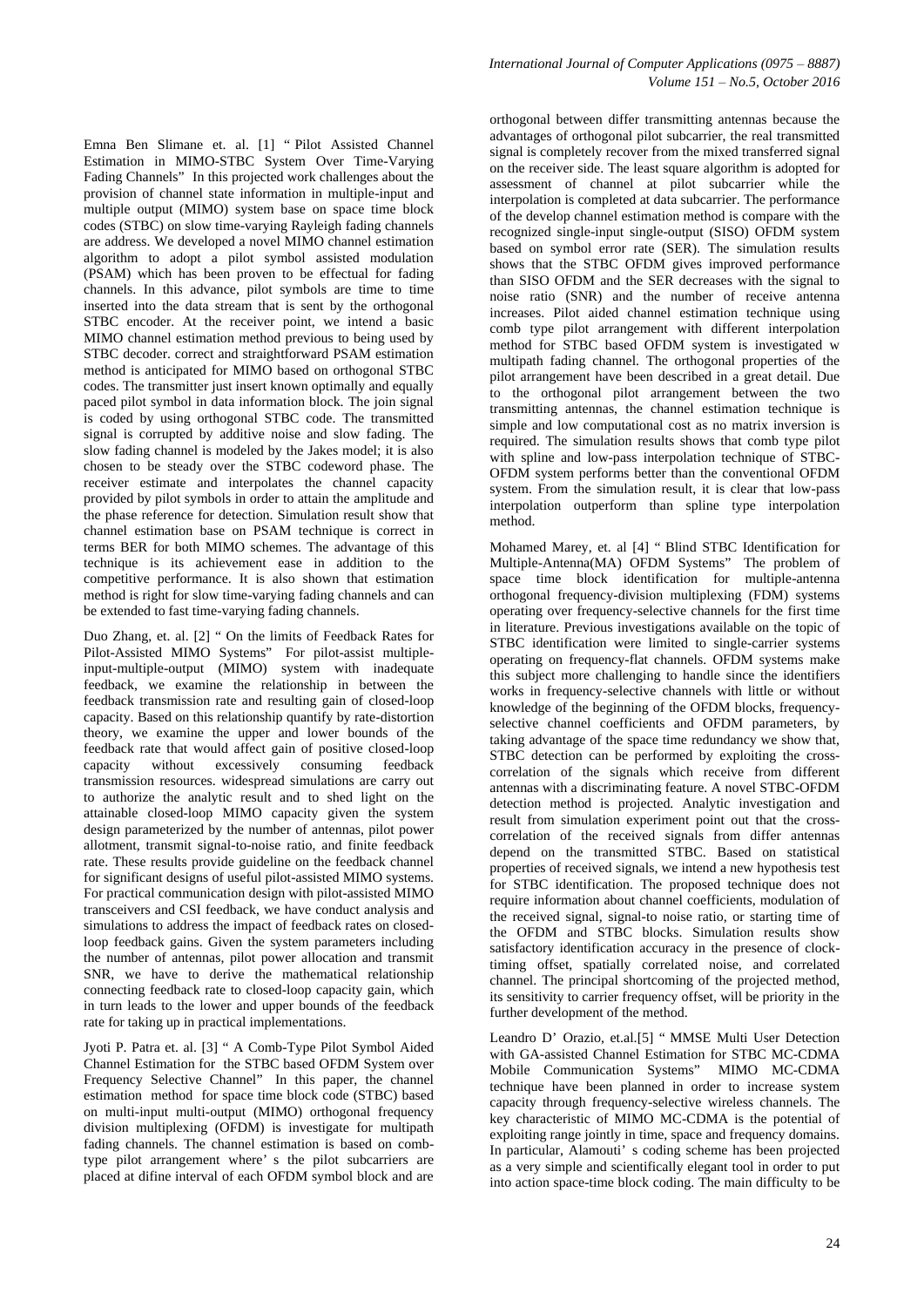addressed is to efficiently recombine variety in order to achieve the best performance in the presence of multi-user interference. In this paper, we are proposed a linear multi-user receiver based on the MMSE criterion of low-complexity supported by a Genetic-Algorithm assisted MMSE channel estimation. Numerical result show performances very near to MMSE MUD exploiting ideal knowledge of channel position information, thus confirming the near-optimal behavior of genetic algorithms in the process of signal detection and equalization. In projected model discussion is based on a novel Gaassisted MMSE channel estimation method for STBC MC-CDMA system working in time-varying multi path fading channels. Advance on, the achieved estimated channel matrix have been employed to implement the canonical MMSE Multi- User Detection. The analysis of the BER performances yielded by the MMSE-MUD with the ideal and not-ideal CSI knowledge evidenced that the proposed GAassisted channel estimation allow systems to reach performances very close to those which achieved in the ideal case, thus confirming the already claim quasi-optimal behaviors of genetic algorithms when apply to solve telecommunications problems.

| <b>Citatio</b> | <b>Title</b>                                                                                                                      | <b>Journal</b>                                                                        | <b>Research</b>                                                                                                                                                              |
|----------------|-----------------------------------------------------------------------------------------------------------------------------------|---------------------------------------------------------------------------------------|------------------------------------------------------------------------------------------------------------------------------------------------------------------------------|
| $\mathbf n$    |                                                                                                                                   | Name/Year                                                                             | scope                                                                                                                                                                        |
|                |                                                                                                                                   |                                                                                       |                                                                                                                                                                              |
| $[1]$          | Pilot<br>Assisted<br>Channel<br>Estimation<br>MIMO-<br>in<br><b>STBC</b><br>System<br>Over Time-<br>Varying<br>Fading<br>Channels | <b>IEEE</b><br>International<br>Workshop<br>on<br><b>Resource Allocation</b><br>2014  | In<br>it<br>a<br>accurate and<br>straightforw<br>ard PSAM<br>estimation<br>method<br>is<br>proposed for<br><b>MIMO</b><br>based on<br>Orthogonal<br>STBC codes.              |
| $[2]$          | the<br>On.<br>limits<br>of<br>Feedback<br>for<br>Rates<br>Pilot-<br>Assisted<br><b>MIMO</b><br>Systems                            | <b>IEEE</b><br><b>TRANSACTI-ONS</b><br>ON VEHICULAR<br><b>TECHNOLOGY</b><br>June 2007 | this<br>In.<br>results<br>provide<br>guideline on<br>the feedback<br>channel<br>for<br>meaningful<br>designs<br>of<br>practical<br>pilot-assisted<br><b>MIMO</b><br>systems. |
| $[3]$          | Comb-<br>A<br>Pilot<br>Type<br>Symbol<br>Aided<br>Channel<br>Estimation<br>for<br>the<br><b>STBC</b><br>based                     | <b>IEEE</b> Asia Pacific<br>Conference<br>2013                                        | it<br>comb<br>In<br>pilot<br>type<br>arrangement<br>with<br>different<br>interpolation<br>method<br>for<br>STBC based                                                        |

|       | <b>OFDM</b><br>System<br>over<br>Frequency<br>Selective<br>Channel                                                                                            |                                                                                               | <b>OFDM</b><br>system is<br>Investigated<br>over<br>multipath<br>fading<br>channel.                             |
|-------|---------------------------------------------------------------------------------------------------------------------------------------------------------------|-----------------------------------------------------------------------------------------------|-----------------------------------------------------------------------------------------------------------------|
| [4]   | <b>Blind</b><br><b>STBC</b><br>Identificatio<br>for<br>n<br>Multiple-<br>Antenna(M<br>A) OFDM<br>Systems                                                      | <b>IEEE</b><br><b>TRANSACTIONS</b><br><b>ON</b><br><b>COMMUNICATIO</b><br>NS.<br>May 2014     | $\mathsf{A}$<br>novel<br>STBC-<br><b>OFDM</b><br>identificatio<br>n method is<br>proposed.                      |
| $[7]$ | Training-<br><b>Based</b><br><b>MIMO</b><br>Channel<br>Estimation<br>A Study<br>$\sigma$ f<br>Estimator<br>Tradeoffs<br>and<br>Optimal<br>Training<br>Signals | <b>IEEE</b><br><b>TRANSACTIONS</b><br>ON<br><b>SIGNAL</b><br>PROCESSING,<br><b>MARCH 2006</b> | The<br>performance<br>of<br>several<br>training-<br>based<br><b>MIMO</b><br>channel<br>estimation is<br>realize |

# **3. METHOD 3.1 STBC Based OFDM System Model**

The system model for STBC-OFDM with two transmission antenna and a receive antenna is shown in the Fig1. on the other hand, the system model can be extended to any no.of transmitting and receiving antennas to obtain high transmit diversity. At the transmitter end, the data sequence is generate and modulate according to any definite modulation scheme such as QPSK, BPSK or 16QAM. After this the output modulated data is passed through STBC encoder. The STBC encoder use to change the single input modulated information data into two parallel encoded output data by using Alamouti STBC scheme. The pilot sequence is also generated and modulates similarly to the data sequence. After that both encoded data and pilot subcarrier passed by the serial to parallel converter and finally reached at the (IFFT) Inverse Fast Fourier Transformation block. The output of the IFFT block expressed as

$$
x_{t,n}^{\beta} = \sum_{k=0}^{N-1} x_{t,k}^{\beta} e^{j2\pi kn/N}
$$
  
\n
$$
\beta = 1, 2, \qquad n, k = 0, 1, 2, \dots N - 1
$$
 (1)

Where data vector denotes by  $X_{t,k}^{\beta}$ ,  $x_{t,n}^{\beta}$  before and after of the IFFT block,β denote the transmitting antenna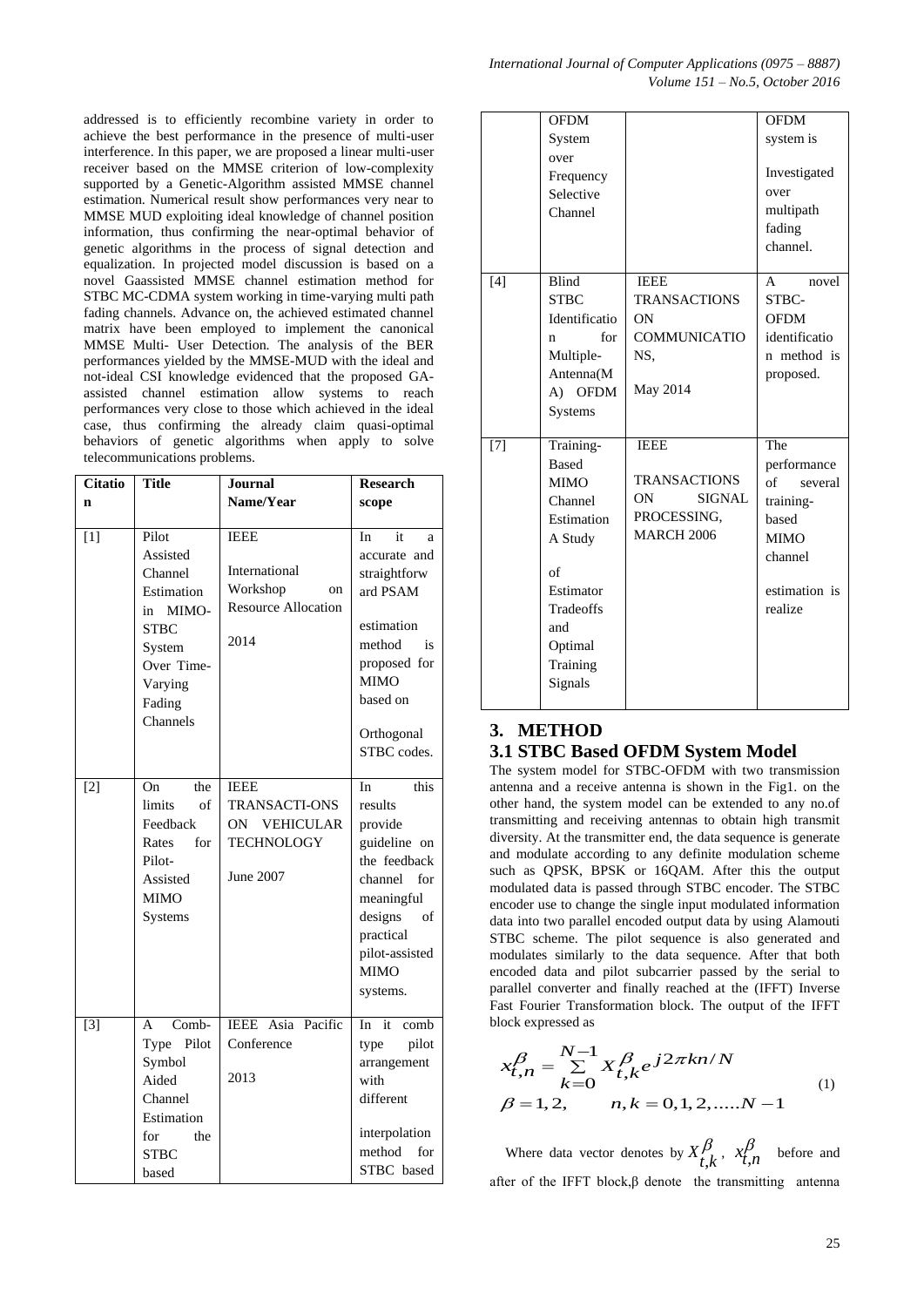*International Journal of Computer Applications (0975 – 8887) Volume 151 – No.5, October 2016*

index, and n, k represents the  $k<sup>th</sup>$  subcarrier and the its n<sup>th</sup> time instant at the  $t<sup>th</sup>$  symbol period. Where N denote the total number of OFDM data subcarrier. at last, the resulting signals are transmitted from the antennas following insertion of the cyclic prefix (CP) which is assumed to be largas compare to the delay spread of the multipath channel to avoid inter symbol interferences (ISI).The channel is assumed to be static or quasi-static for two time slot of STBC block . The channel model use in this paper is describe latter in this segment. The received signal can be obtain by taking the difficulty of transmitted data signal with the channel impulse reaction and can be expressed in term as

$$
r_{j,t,n} = \sum_{l=0}^{L-1} h_{j,t,l}^{\beta} x_{t,n-l}^{\beta} + w_{j,t,n} (2)
$$

Where  $h_{j,t,l}^{\beta}$  is the channel impulse response of the  $l^{th}$  path

at 
$$
t^{th}
$$
 time slot for  $\beta^{th}$  transmit antenna and  $j^{th}$ 

Receive antenna in time domain. At the receiver end at first the CP is removed and then the received signal is processed by a Fast Fourier Transformation The FFT output of the received signal after the removal of CP can be written as

$$
R_{j,t,k} = \sum_{\beta=0}^{N_t} H_{j,t,k}^{\beta} X_{t,k}^{\beta} + W_{j,t,k}
$$
 (3)  
where 
$$
H_{j,t,k}^{\beta} = \sum_{k=0}^{N-1} h_{j,t,l}^{\beta} e^{-j2\pi 2\pi/N}
$$

And j=1, 2...Nr,  $\beta$  =1,2.

 $H_{j,t,k}^{\beta}$  denote the frequency response of the channel from  $\beta$ <sup>th</sup> transmitting antenna to the  $j$ <sup>th</sup> receiving antenna and on the  $k^{th}$  subcarrier. N<sub>t</sub> and N<sub>r</sub> represent the quantity of transmit and receive antennas.  $W_{j,t,k}$  Is the additive white Gaussian noise with zero mean and unit variance. After the processed signal is decoded by the STBC decoding method. to conclude, the transmitted signal is recovers after taking the hard resolution of the decoded signal. In this paper, IEEE802.11 model with exponential power delay profile is adopted. The channel is modeled as finite impulse response with total L+1 non-zero path and with zero mean and average

power of 
$$
\sigma_1^2
$$
. The channel can be expressed as  
\n
$$
h_1 = N(0, \frac{\sigma_1}{2}) + jN(0, \frac{\sigma_1}{2})
$$
\n(4)

Where  $N(0, \frac{O_1}{2})$ 2  $N(0, \frac{\sigma_1}{2})$  is zero mean with variance  $\sigma_1^2$ 

power of the multipath component decreases exponentially. The first path of the model is choose to be

$$
\sigma_0^2 = \frac{1 - \lambda}{1 - \lambda^{L+1}}\tag{5}
$$

Where 
$$
\lambda = e^{\frac{T_s}{\tau_{rms}}}
$$
 and  $L = \frac{10\tau_{rms}}{T_s}$  The *Ts* and  $\tau_{rms}$  are

the root mean and sampling period squared delay of the channel respectively. The energy of  $l^{th}$  path can be written like

$$
\sigma_l^2 = \sigma_0^2 \lambda^l \tag{6}
$$



**Figure 1 Block diagram of an STBC-OFDM system model.**

#### **4. CONCLUSION**

In this paper, the pilot aided channel estimation technique by using comb type pilot arrangement with differ interpolation technique for STBC based OFDM scheme is investigated over multipath fading channel. The orthogonal properties of pilot arrangement have been described in a large detail. Couse to the orthogonal pilot arrangement in the two transmitting antennas, the channel estimation technique is simple and low computation cost because no matrix inversion is necessary. The simulation results show the comb type pilot with spline and low-pass interpolation technique of STBC-OFDM scheme performs better than the usual OFDM system. From the simulation result, clear that the low-pass interpolation outperform than spline type interpolation process. We can see that SER decrease as number of receiving antenna increases. The developed channel estimation has a failure of 2dB to 2.5dB SNR as compared to the model case where it is assumed that the perfect channel knowledge is known at the receiving end. So that from the simulation results and theory, it is proved that developed channel estimation technique is best suitable for the channel estimation purpose for multipath fading channel..

#### **5. REFERENCES**

- [1] Emna Ben Slimane, Slaheddine larboui, Zouhed Ben Mabrouk, Ammar Bouallegue, " Pilot Assisted Channel Estimation in MIMO-STBC Systems Over Time-Varying Fading Channels" The 2014 International Workshop on Resource Allocation, Cooperation and Competition in Wireless Networks 978-3-901 882-63-0/1 4/\$31 .00 ©201 4 IEEE.
- [2] Duo Zhang, Guo Wei, Jinkang Zhu, Zhi Tian, " On the Bounds of Feedback Rates for Pilot-Assisted MIMO Systems" IEEE TRANSACTIONS ON VEHICULAR TECHNOLOGY, VOL. 56, NO. 4, JULY 2007.
- [3] Jyoti P. Patra, Poonam Singh, " A Comb-Type Pilot Symbol Aided Channel Estimation for STBC based